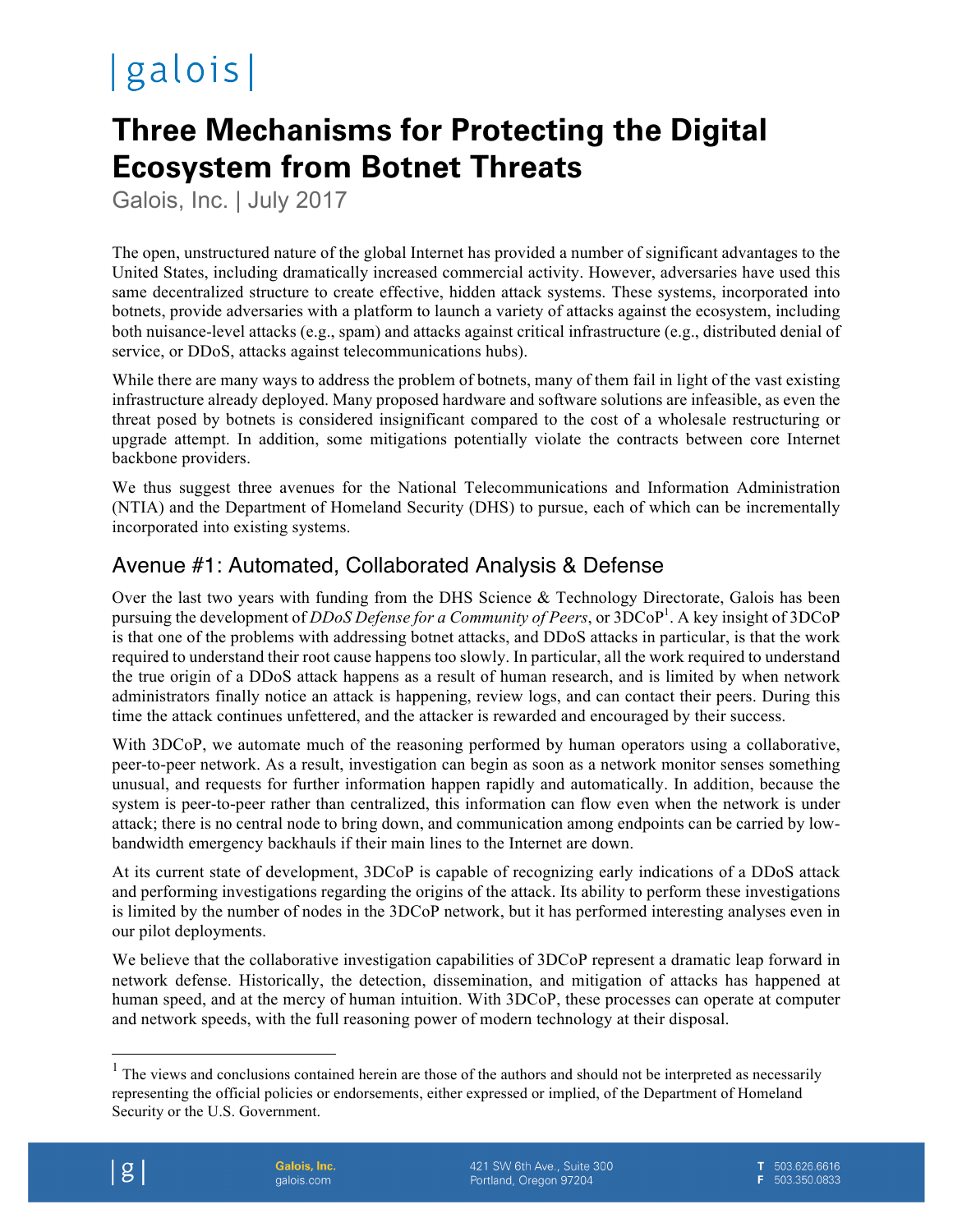

*3DCoP is currently available for pilot partners. Please contact Adam Wick (awick@galois.com) for more information on 3DCoP and open pilot opportunities.*

#### Avenue #2: Improved Protocols for Attack Mitigation

One interesting problem we have discovered in building 3DCoP is that understanding how to respond to an attack is often as difficult as understanding the attack itself. Consider, for example, a typical DDoS attack against a medium-sized organization like a hospital: the attack must be noticed, and a system administrator notified. If this administrator is not already at the office, they must get on site; remote access will be blocked by the DDoS. At this point, they can attempt to discover what kind of traffic is involved in the attack.

At the current level of DDoS attack, though, this is not enough information. They may be able to update their firewall to block attack traffic, but it is likely that the attack involves so much information that blocking the traffic at the target endpoint is ineffective.<sup>2</sup> At this point, the scramble begins. The system administrator must dig through their notes and find the contact and account information for their upstream ISP(s). They must call each of them and convince them that (a) there really is a problem, (b) they are who they say they are, and (c) the course of action they recommend is acceptable. Comprehensively, this process can take hours.

To improve this response time, we suggest the creation of a (human) protocol for requesting mitigation of an attack. In particular, we recommend the creation of a standardized process that allows the victim of an attack to request action of their service provider. This process must present to the service provider the following information:

The identity and account information required to prove that the request comes from authorized personnel;

- 1. Evidence of the attack, in a form that is easily consumable by the ISP;
- 2. An action, or series of actions, that the ISP can take to mitigate the attack; and
- 3. Evidence that this action will not cause problems for the ISP;
- 4. Expectations of when the ISP will cease and/or remove mitigation elements (with either or both of human-initiated removal and automatic time-based removal) $3$

We believe that it may be possible to meet #4 by limiting the actions that can be taken in #3, but list them separately as they address different concerns.

Finally, we suggest that this particular effort focus on person-to-person protocols, rather than computer-tocomputer protocols. However, we note that the DDoS Open Threat Signaling Protocol (DOTS), currently in IETF draft<sup>4</sup>, may be an interesting foundation for automating some of this effort. The group working towards this protocol may also be compelling seed members for developing the working group we suggest.

 $2$  Consider: current attacks involve tens or hundreds of gigabits of attack traffic, while the vast majority of mediumsized organizations have less than one gigabit of bandwidth. In such cases, firewalls are irrelevant because the Internet link is saturated regardless.

 $3$  In many cases, the attack mitigation itself may be harmful to the target, it is simply less harmful than the attack. For example, one mitigation against an attack might be to block incoming traffic from a given geographical region. Doing so stops the attack, but also inhibits sales to that region. Establishing this limit for mitigation also helps the ISP manage the additional personnel or physical equipment resources needed to implement the mitigation. Thus, developing a time limit for a mitigation is a key part of the process.

<sup>4</sup> https://datatracker.ietf.org/doc/draft-teague-dots-protocol/